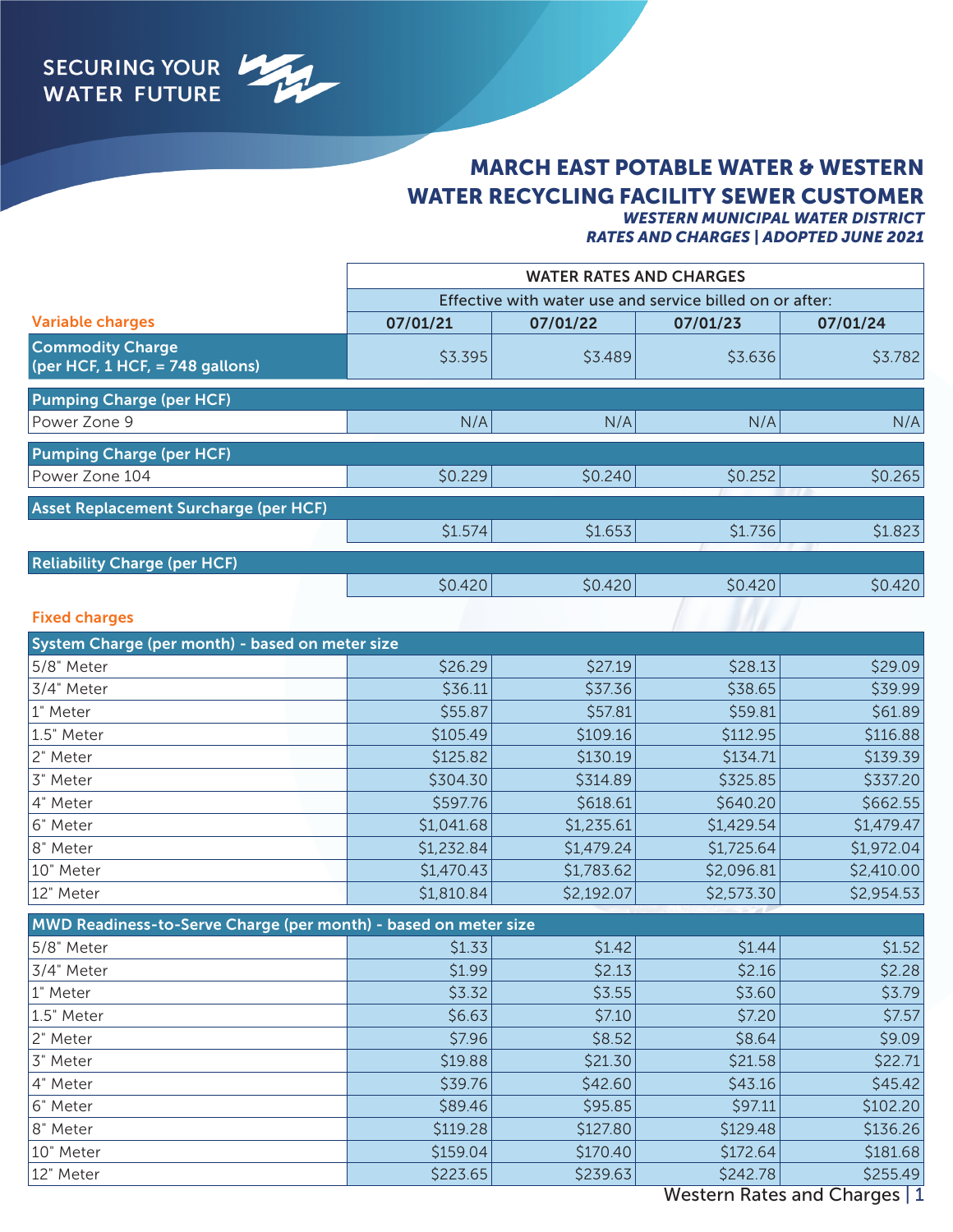# SEWER RATES AND CHARGES

### Residential customers

The rates for residential customers are based on an equivalent dwelling unit (EDU). One EDU is the quantity of wastewater an average single-family residential customer contributes to the sewer system. Each residential home is assigned one EDU.

## Commercial customers

Commercial customers are assigned EDUs based on their expected peak wastewater flows relative to an average singlefamily residential customer. Schools are assigned EDUs based on the number of students and a set number of gallons of wastewater discharged per student per day. Commercial, industrial and institutional EDU amounts can be found on the customer's billing statement.

|                                                                              | <b>SEWER RATES AND CHARGES</b>                   |                      |         |          |  |  |
|------------------------------------------------------------------------------|--------------------------------------------------|----------------------|---------|----------|--|--|
|                                                                              | Effective with sewer service billed on or after: |                      |         |          |  |  |
|                                                                              | 07/01/21                                         | 07/01/22<br>07/01/23 |         | 07/01/24 |  |  |
| Western Water Recycling Facility (WWRF) Sewer Rate (Rate per EDU, per month) |                                                  |                      |         |          |  |  |
| Residential/Commercial                                                       | \$73.17                                          | \$75.36              | \$77.63 | \$79.96  |  |  |

# COMMERCIAL CUSTOMERS ONLY – PRIVATE FIRE SERVICE RATES

Commercial buildings have at least one dedicated water pipeline for fire suppression use. This dedicated pipeline, called a "private fire service," is used to accommodate the rapid delivery of large volumes of water in the event of a fire. Western is proposing a change to the methodology for calculating the System Charge for private fire service to comply with industry standards established by the American Water Works Association.

### Monthly System Charge

|                           | <b>RATES</b>                                             |          |          |          |  |
|---------------------------|----------------------------------------------------------|----------|----------|----------|--|
| <b>Pipe Diameter Size</b> | Effective with water use and service billed on or after: |          |          |          |  |
|                           | 07/01/21                                                 | 07/01/22 | 07/01/23 | 07/01/24 |  |
| 3-inch                    | \$10.63                                                  | \$10.98  | \$11.36  | \$11.72  |  |
| 4-inch                    | \$14.93                                                  | \$15.41  | \$15.96  | \$16.46  |  |
| 6-inch                    | \$30.33                                                  | \$31.33  | \$32.46  | \$33.47  |  |
| $8$ -inch                 | \$56.89                                                  | \$58.77  | \$60.91  | \$62.80  |  |
| 10-inch                   | \$96.85                                                  | \$100.05 | \$103.71 | \$106.92 |  |
| 12-inch                   | \$152.23                                                 | \$157.27 | \$163.02 | \$168.08 |  |